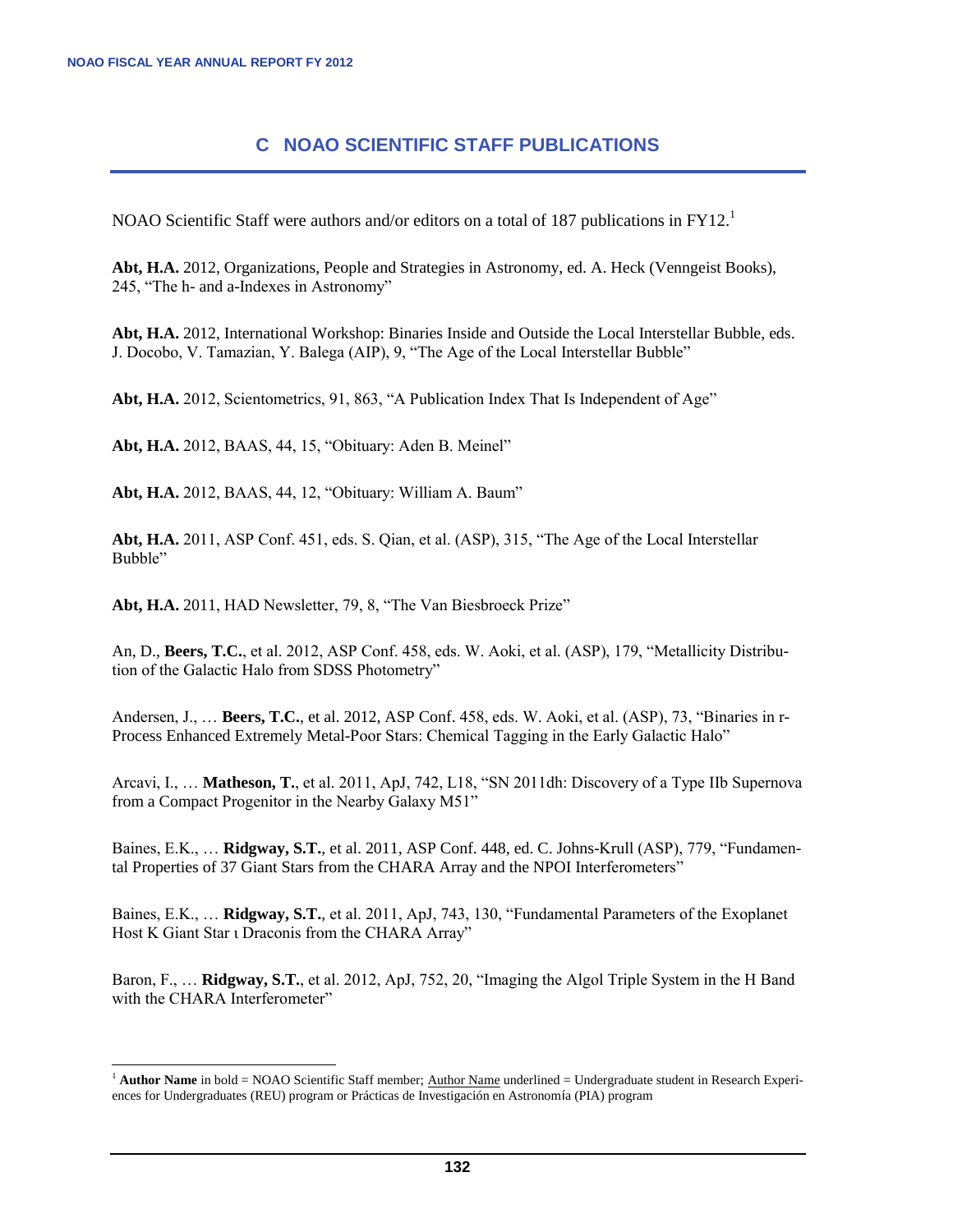Baron, F., … **Ridgway, S.T.**, et al. 2012, SPIE Proc. 8445, eds. F. Delplancke, **J.K. Rajagopal**, F. Malbet (SPIE), 84451E, "The 2012 Interferometric Imaging Beauty Contest"

**Beers, T.C.**, Carollo, D. 2012, Assembling the Puzzle of the Milky Way, eds. C. Reyle, A. Robin, M. Schultheis (EPJ Web of Conferences), 2001, "The Assembly of the Halo System of the Milky Way as Revealed by SDSS/SEGUE - The CEMP Star Connection"

**Beers, T.C.** 2012, Nature, 486, 38, "Astrophysics: Young Dwarfs Date an Old Halo"

**Beers, T.C.**, et al. 2012, ApJ, 746, 34, "The Case for the Dual Halo of the Milky Way"

Bell, E.F., … **Kartaltepe, J.**, et al. 2012, ApJ, 753, 167, "What Turns Galaxies Off? The Different Morphologies of Star-Forming and Quiescent Galaxies Since  $z \sim 2$  from CANDELS"

Besuner, R., … **Dey, A.**, … **Joyce, R.**, et al. 2012, SPIE Proc. 8446, eds. I. McLean, S. Ramsay, H. Takami (SPIE), 844652, "Integrating BigBOSS with the Mayall Telescope"

Béthermin, M., … **Kartaltepe, J.**, et al. 2012, A&A, 542, A58, "HerMES: Deep Number Counts at 250 μm, 350 μm and 500 μm in the COSMOS and GOODS-N Fields and the Build-Up of the Cosmic Infrared Background"

Bianchi, L., … **Olsen, K.A.G.**, et al. 2012, AJ, 143, 74, "A Treasury Study of Star-Forming Regions in the Local Group. I. HST Photometry of Young Populations in Six Dwarf Galaxies"

Bigot, L., … **Ridgway, S.T.**, et al. 2011, A&A, 534, L3, "The Diameter of the CoRoT Target HD 49933. Combining the 3D Limb Darkening, Asteroseismology, and Interferometry"

Blondin, S., **Matheson, T.**, et al. 2012, AJ, 143, 126, "The Spectroscopic Diversity of Type Ia Supernovae"

Bournaud, F., … **Dickinson, M.**, et al. 2012, ApJ, 757, 81, "An Observed Link between Active Galactic Nuclei and Violent Disk Instabilities in High-Redshift Galaxies"

Bovy, J., … **Beers, T.C.**, et al. 2012, ApJ, 755, 115, "The Vertical Motions of Mono-abundance

Bovy, J., … **Beers, T.C.**, et al. 2012, ApJ, 753, 148, "The Spatial Structure of Mono-abundance Subpopulations of the Milky Way Disk"

Boyajian, T.S., … **Ridgway, S.T.**, et al. 2011, ASP Conf. 448, ed. C. Johns-Krull (ASP), 811, "Fundamental Properties of Cool Stars with Interferometry"

Boyajian, T.S., … **Ridgway, S.T.**, et al. 2012, ApJ, 746, 101, "Stellar Diameters and Temperatures. I. Main-Sequence A, F, and G Stars"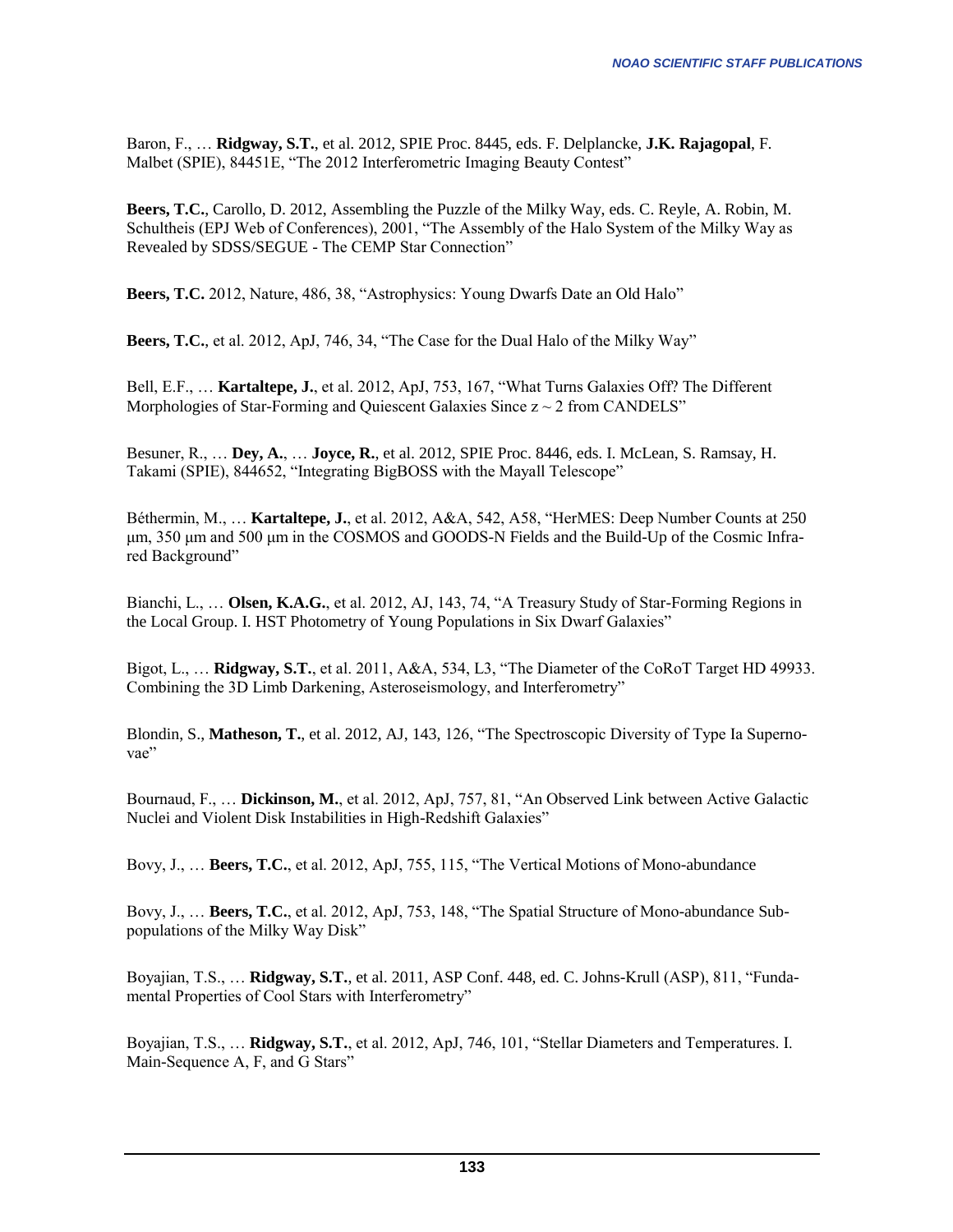Breckenridge, J.B., **Abt, H.A.** 2012, Physics Today, 65, 66, "Aden Baker Meinel"

Brodwin, M., … **Dey, A.**, … **Jannuzi, B.T.**, et al. 2012, ApJ, 753, 162, "IDCS J1426.5+3508: Sunyaev-Zel'dovich Measurement of a Massive Infrared-Selected Cluster at  $z = 1.75$ "

Brown, T.M., Latham, D.W., **Everett, M.E.**, Esquerdo, G.A. 2011, AJ, 142, 112, "Kepler Input Catalog: Photometric Calibration and Stellar Classification"

Buat, V., … **Dickinson, M.**, et al. 2012, A&A, 545, 141, "GOODS-Herschel: Dust Attenuation Properties of UV Selected High Redshift Galaxies"

Buchhave, L.A., … **Everett, M.**, et al. 2011, ApJS, 197, 3, "Kepler-14b: A Massive Hot Jupiter Transiting an F Star in a Close Visual Binary"

Buckley-Geer, E.J., … **Smith, R.C.**, et al. 2011, ApJ, 742, 48, "The Serendipitous Observation of a Gravitational Lensed Galaxy at  $z = 0.9057$  from the Blanco Cosmology Survey: The Elliot Arc"

Bussmann, R.S., **Dey, A.**, … **Jannuzi, B.T.**, et al. 2012, ApJ, 744, 150, "The Star Formation Histories of z ~ 2 Dust-Obscured Galaxies and Submillimeter-Selected Galaxies"

Caputi, K.I., … **Dickinson, M.**, et al. 2012, ApJ, 750, L20, "The Nature of Extremely Red H –5 [4.5] > 4 Galaxies Revealed with SEDS and CANDELS"

Carlin, J.L., … **Beers, T.C.**, et al. 2012, RAA, 12, 755, "An Algorithm for Preferential Selection of Spectroscopic Targets in LEGUE"

Cassata, P., … **Dickinson, M.**, et al. 2011, ApJ, 743, 96, "The Relative Abundance of Compact and Normal Massive Early-Type Galaxies and Its Evolution from Redshift  $z \sim 2$  to the Present"

Che, X., … **Ridgway, S.T.**, et al. 2012, ApJ, 757, 29, "Imaging Disk Distortion of Be Binary System δ Scorpii near Periastron"

Chen, C.H., ... **Mamajek, E.E.**, et al. 2012, ApJ, 756, 133, "A Spitzer MIPS Study of 2.5–2.0 M<sub>☉</sub> Stars in Scorpius–Centaurus"

Cheng, J.Y., … **Beers, T.C.**, et al. 2012, ApJ, 752, 51, "A Short Scale Length for the α-Enhanced Thick Disk of the Milky Way: Evidence from Low-Latitude SEGUE Data"

Cheng, J.Y., … **Beers, T.C.**, et al. 2012, ApJ, 746, 149, "Metallicity Gradients in the Milky Way Disk as Observed by the SEGUE Survey"

Cheng, J.Y., … **Beers, T.C.**, et al. 2012, ASP Conf. 458, eds. W. Aoki, et al. (ASP), 105, "Abundance Trends in the Milky Way Disk as Observed by SEGUE"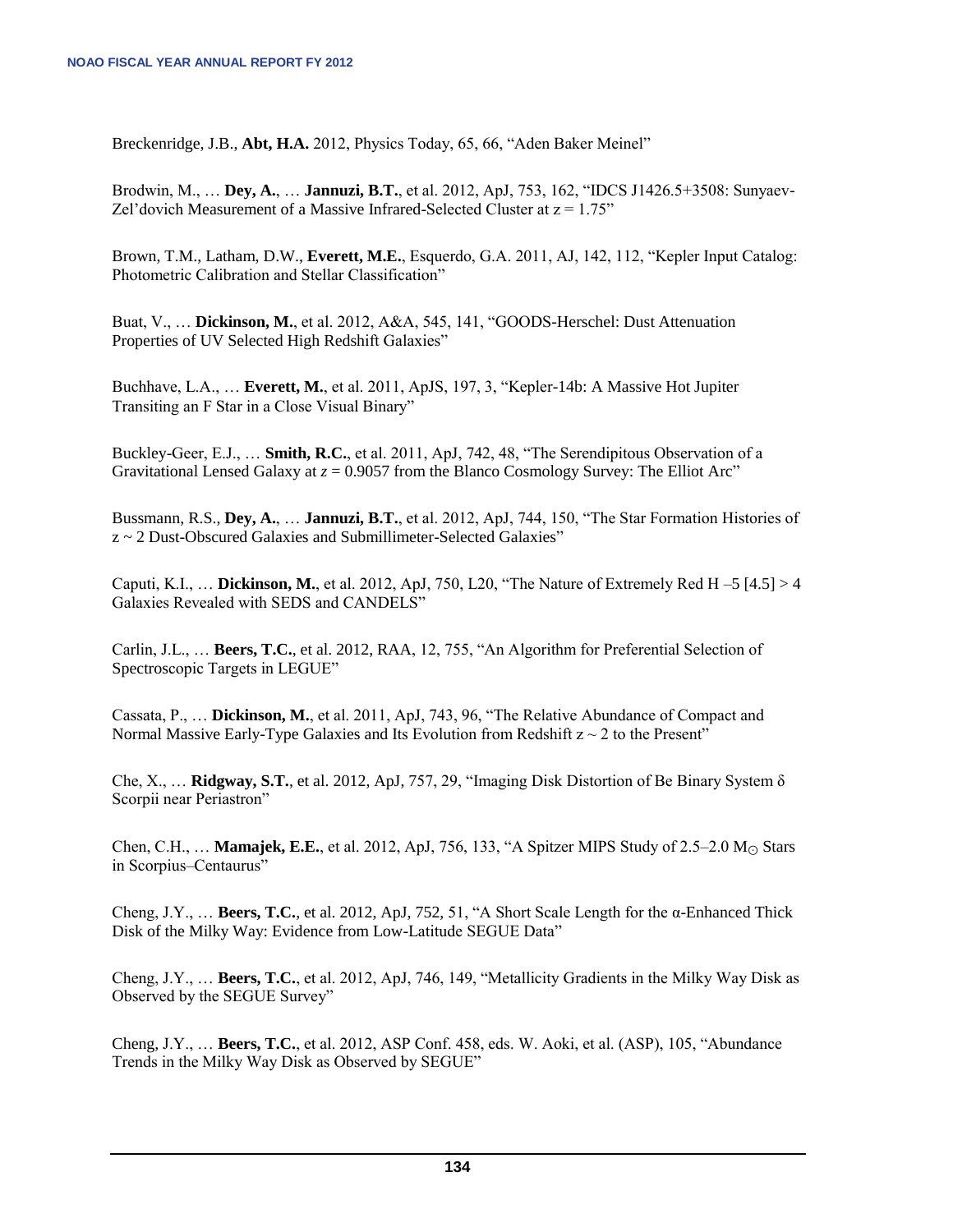Chesneau, O., … **Ridgway, S.T.**, et al. 2011, A&A, 534, L11, "The 2011 Outburst of the Recurrent Nova T Pyxidis. Evidence for a Face-On Bipolar Ejection"

Chou, M.-Y., … **Cunha, K.**, **Smith, V.V.**, et al. 2012, ASP Conf. 458, eds. W. Aoki, et al. (ASP), 209, "Chemical Fingerprinting of Stellar Populations in the Milky Way Halo"

Cieza, L.A., … **Najita, J.**, et al. 2011, ApJ, 741, L25, "Herschel Observations of the T Cha Transition Disk: Constraining the Outer Disk Properties"

Cochran, W.D., … **Everett, M.**, et al. 2011, ApJS, 197, 7, "Kepler-18b, c, and d: A System of Three Planets Confirmed by Transit Timing Variations, Light Curve Validation, Warm-Spitzer Photometry, and Radial Velocity Measurements"

Contreras Ramos, R., … **Saha, A.**, et al. 2011, ApJ, 739, 74, "Spatial Distribution and Evolution of the Stellar Populations and Candidate Star Clusters in the Blue Compact Dwarf I Zwicky 18"

Cook, D.O., … **Olsen, K.A.G.**, et al. 2012, ApJ, 751, 100, "The ACS Nearby Galaxy Survey Treasury. X. Quantifying the Star Cluster Formation Efficiency of Nearby Dwarf Galaxies"

Cool, R.J., … **Dey, A.**, … **Jannuzi, B.T.**, et al. 2012, ApJ, 748, 10, "The Galaxy Optical Luminosity Function from the AGN and Galaxy Evolution Survey"

Cooper, M.C., … **Dickinson, M.**, et al. 2012, MNRAS, 425, 2116, "The Arizona CDFS Environment Survey (ACES): A Magellan/IMACS Spectroscopic Survey of the Chandra Deep Field-South"

Courbin, F., … **Boroson, T.**, et al. 2012, A&A, 540, A36, "Three Quasi-stellar Objects Acting as Strong Gravitational Lenses"

**Cunha, K.**, Hubeny, I., Lanz, T. 2012, Assembling the Puzzle of the Milky Way, eds. C. Reyle, A. Robin, M. Schultheis (EPJ Web of Conferences), 8005, "Chemical Homogeneity in the Orion Association: Oxygen Abundances of B Stars"

D'Onofrio, M., … **Boroson, T.**, et al. 2012, Fifty Years of Quasars, eds. M. D'Onofrio, P. Marziani, J. Sulentic (Springer), 217, "Quasars Classes and Their Relationships"

D'Onofrio, M., … **Boroson, T.**, et al. 2012, Fifty Years of Quasars, eds. M. D'Onofrio, P. Marziani, J. Sulentic (Springer), 91, "Quasars: The Observational Perspectives"

Dalcanton, J.J., … **Lauer, T.R.**, … **Dong, H.**, … **Olsen, K.A.G.**, … **Saha, A.**, et al. 2012, ApJS, 200, 18, "The Panchromatic Hubble Andromeda Treasury"

Dalcanton, J.J., … **Olsen, K.**, et al. 2012, ApJS, 198, 6, "Resolved Near-Infrared Stellar Populations in Nearby Galaxies"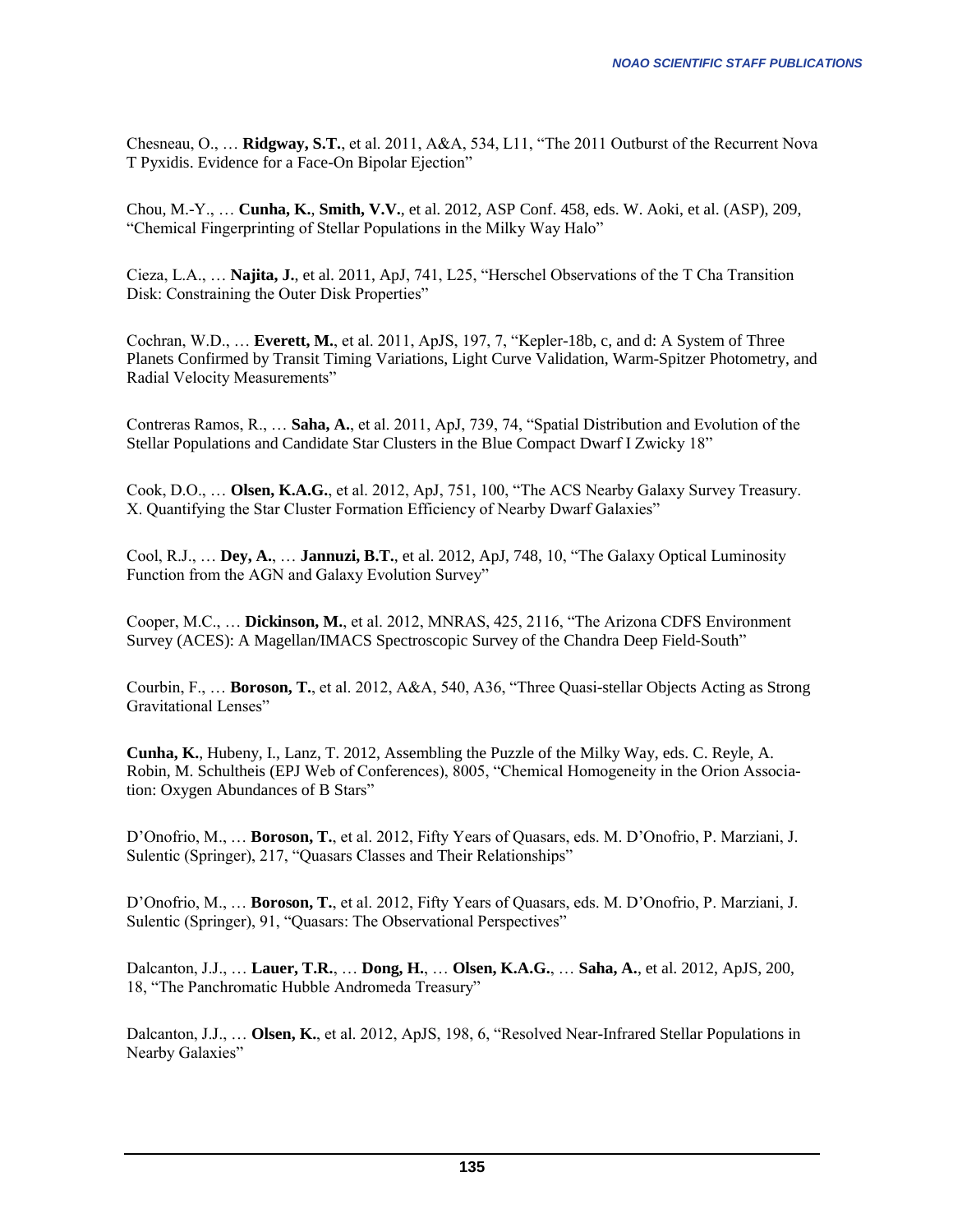de Boer, T.J.L., … **Saha, A.**, **Olsen, K.**, et al. 2012, A&A, 539, A103, "The Star Formation and Chemical Evolution History of the Sculptor Dwarf Spheroidal Galaxy"

de Boer, T.J.L., … **Saha, A.**, et al. 2012, A&A, 544, A73, "The Star Formation and Chemical Evolution History of the Fornax Dwarf Spheroidal Galaxy"

Deng, L.-C., … **Beers, T.C.**, et al. 2012, RAA, 12, 735, "LAMOST Experiment for Galactic Understanding and Exploration (LEGUE)—The Survey's Science Plan"

**Dong, H.**, Wang, Q.D., Morris, M.R. 2012, MNRAS, 425, 884, "A Multiwavelength Study of Evolved Massive Stars in the Galactic Centre"

Donley, J.L., … **Kartaltepe, J.S.**, et al. 2012, ApJ, 748, 142, "Identifying Luminous Active Galactic Nuclei in Deep Surveys: Revised IRAC Selection Criteria"

Dupree, A.K., … **Schuler, S.C.**, et al. 2012, ApJ, 750, 73, "TW Hya: Spectral Variability, X-rays, and Accretion Diagnostics"

Endl, M., … **Everett, M.**, et al. 2011, ApJS, 197, 13, "Kepler-15b: A Hot Jupiter Enriched in Heavy Elements and the First Kepler Mission Planet Confirmed with the Hobby-Eberly Telescope"

Eracleous, M., **Boroson, T.A.**, Halpern, J.P., Liu, J. 2012, ApJS, 201, 23, "A Large Systematic Search for Close Supermassive Binary and Rapidly Recoiling Black Holes"

**Everett, M.E.**, Howell, S.B., Kinemuchi, K. 2012, PASP, 124, 316, "A UBV Photometric Survey of the Kepler Field"

Fabrizio, M., … **Walker, A.R.**, et al. 2012, PASP, 124, 519, "The Carina Project. V. The Impact of NLTE Effects on the Iron Center"

Faherty, J.K., … **van der Bliek, N.**, et al. 2011, ASP Conf.448, ed. C.M. Johns-Krull, M.K. Browning, A.A. West (ASP), 1343, "The Brown Dwarf Kinematics Project III: Preliminary Parallax Results"

Faherty, J.K., … **van der Bliek, N.**, et al. 2012, ApJ, 752, 56, "The Brown Dwarf Kinematics Project (BDKP). III. Parallaxes for 70 Ultracool Dwarfs"

Finkelstein, S.L., … **Dickinson, M.**, et al. 2012, ApJ, 756, 164. "Candels: The Evolution of Galaxy Rest-Frame Ultraviolet Colors from  $z = 8$  to 4"

Fiorentino, G., … **Saha, A.**, et al. 2012, A&A, 539, A138, "The Ancient Stellar Population of M 32: RR Lyrae Variable Stars Confirmed"

Ford, E.B., … **Everett, M.E.**, et al. 2012, ApJ, 750, 113, "Transit Timing Observations from Kepler. II. Confirmation of Two Multiplanet Systems via a Non-parametric Correlation Analysis"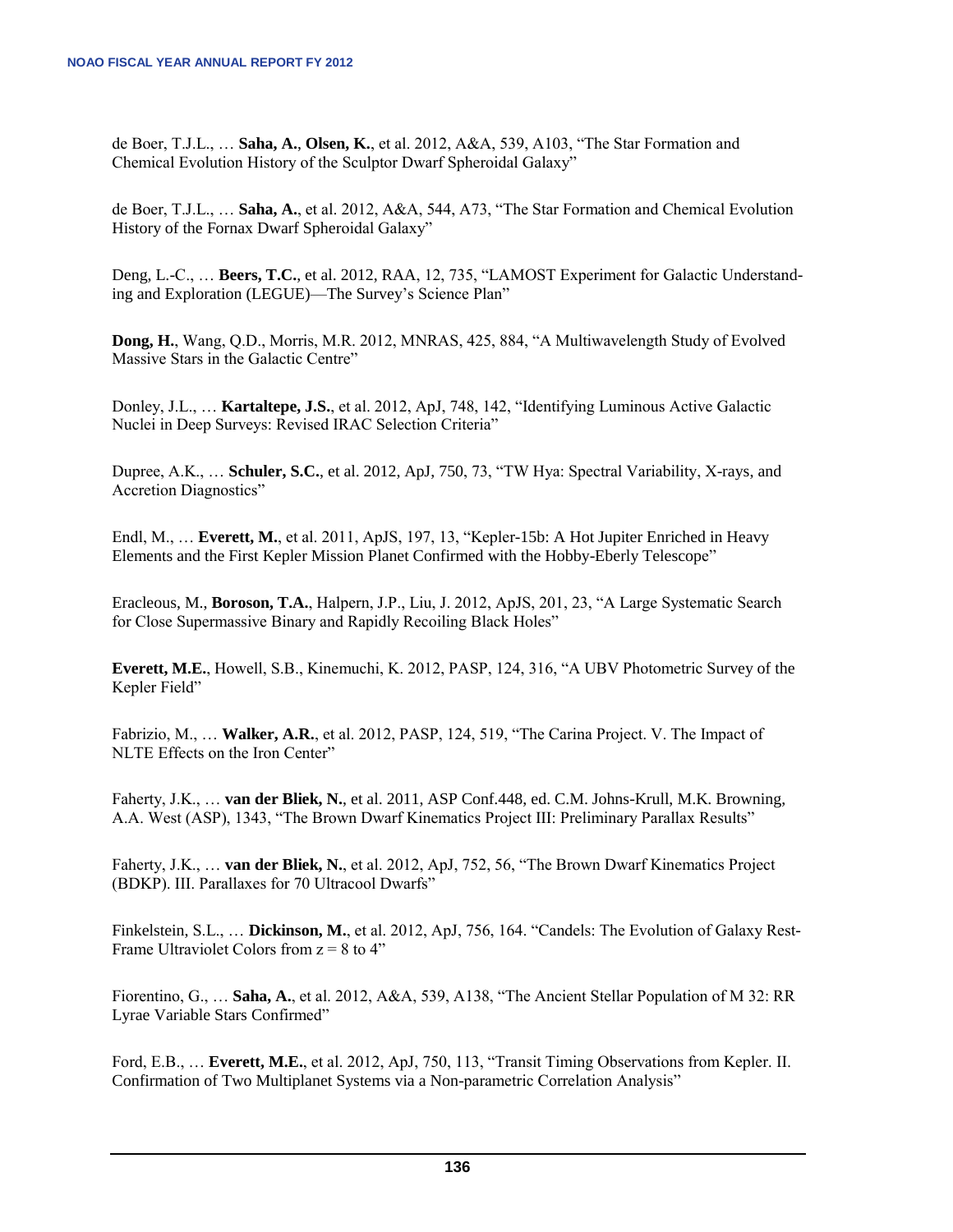Fortney, J.J., … **Everett, M.**, et al. 2011, ApJS, 197, 9, "Discovery and Atmospheric Characterization of Giant Planet Kepler-12b: An Inflated Radius Outlier"

Ganeshalingam, M., … **Matheson, T.**, et al. 2012, ApJ, 751, 142, "The Low-Velocity, Rapidly Fading Type Ia Supernova 2002es"

Giavalisco, M., … **Dickinson, M.**, et al. 2011, ApJ, 743, 95, "Discovery of Cold, Pristine Gas Possibly Accreting onto an Overdensity of Star-Forming Galaxies at Redshift  $z \sim 1.6$ "

Gómez, F.A., … **Beers, T.C.**, et al. 2012, MNRAS, 423, 3727, "Signatures of Minor Mergers in the Milky Way Disc - I. The SEGUE Stellar Sample"

Gonzalez, A.H., … **Dey, A.**, et al. 2012, ApJ, 753, 163, "IDCS J1426.5+3508: Cosmological Implications of a Massive, Strong Lensing Cluster at  $z = 1.75$ "

Gordon, K.D., … **Blum, R.**, … **Harris, J.**, … **Olsen, K.**, … **Points, S.**, et al. 2011, AJ, 142, 102, "Surveying the Agents of Galaxy Evolution in the Tidally Stripped, Low Metallicity Small Magellanic Cloud (SAGE-SMC). I. Overview"

Graur, O., … **Jannuzi, B.T.,** et al. 2011, MNRAS, 417, 916, "Supernovae in the Subaru Deep Field: The Rate and Delay-Time Distribution of Type Ia Supernovae out to Redshift 2"

Griffith, C.A., … **Cunha, K.**, **Schuler, S.**, et al. 2011, EPSC Abstracts, 6, 140, "Observational Constraints on the Composition of Exoplanets"

Grogin, N.A., … **Dickinson, M.**, … **Kartaltepe, J.S.**, et al. 2011, ApJS, 197, 35, "CANDELS: The Cosmic Assembly Near-Infrared Deep Extragalactic Legacy Survey"

Grondin, M.-H., … **Points, S.**, **Smith, R.C.** 2012, A&A, 539, A15, "XMMU JO541.8-6659, A New Supernova Remnant in the Large Magellanic Cloud"

Gültekin, K., … **Lauer, T.R.**, et al. 2011, ApJ, 741, 38, "Is There a Black Hole in NGC 4382?"

Guo, Y., … **Dickinson, M.**, et al. 2012, ApJ, 749, 149, "Rest-Frame UV-Optically Selected Galaxies at  $2.3 \le z \le 3.5$ : Searching for Dusty Star-Forming and Passively Evolving Galaxies"

Gutermuth, R.A., … **Allen, L.E.**, et al. 2011, ApJ, 739, 84, "A Correlation between Surface Densities of Young Stellar Objects and Gas in Eight Nearby Molecular Clouds"

Haberl, F., …**Points, S.** et al. 2012, A&A, 543, A154, "Multi-Frequency Observations of SNR J0453- 629 in the LMC. A Composite Supernova Remnant with a Pulsar Wind Nebula"

Harker, B.J., **Mighell, K.J.** 2012, ApJ, 757, 8, "A GPU-Computing Approach to Solar Stokes Profile Inversion"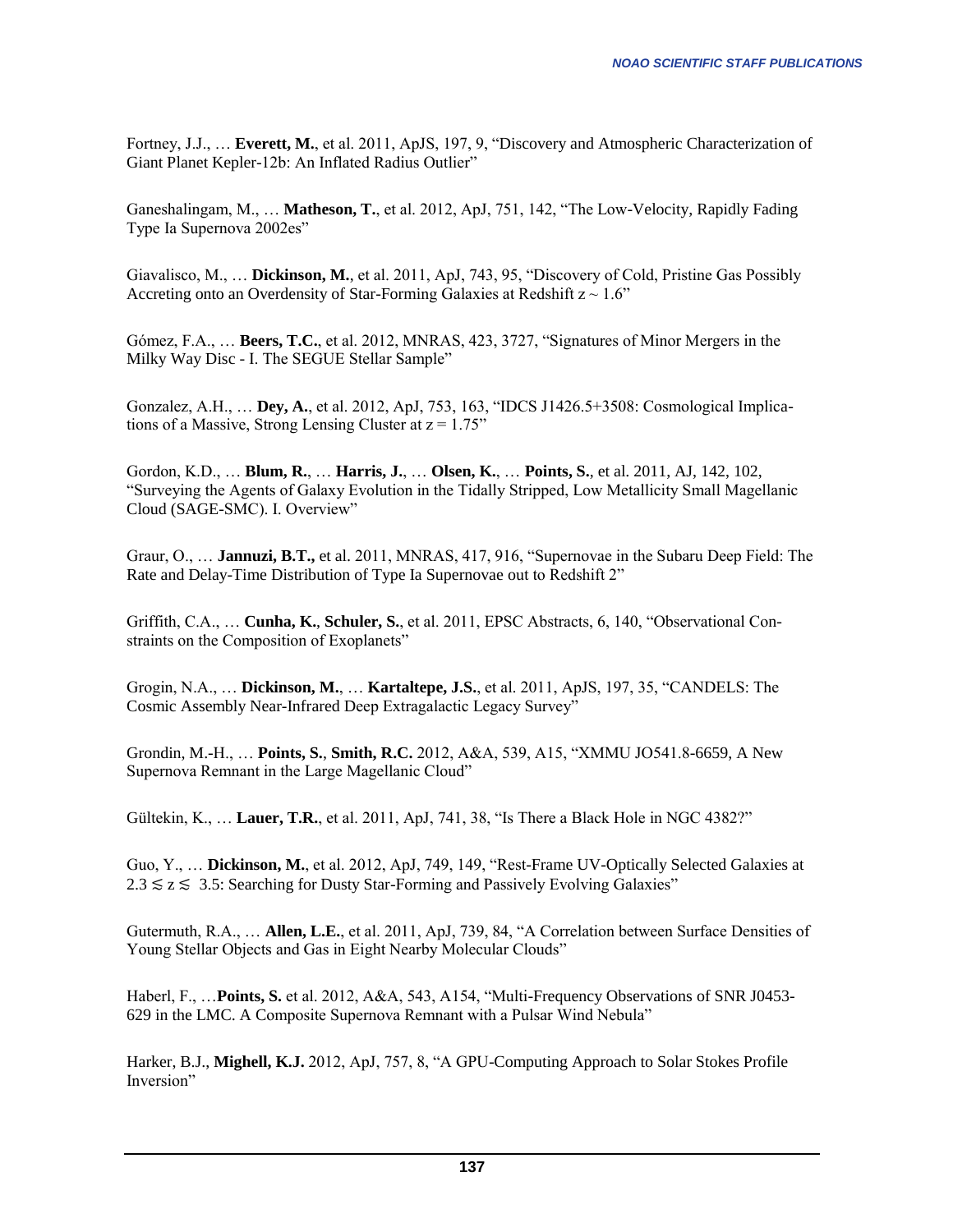Hatchell, J., … **Allen, L.**, et al. 2012, ApJ, 754, 104, "The Spitzer Survey of Interstellar Clouds in the Gould Belt. V. Ophiuchus North Observed with IRAC and MIPS"

Hattori, K., … **Beers, T.C.**, et al. 2012, ASP Conf. 458, eds. W. Aoki, et al. (ASP), 225, "Distribution Function of the Milky Way Inner Halo"

Hermes, J.J., … **Everett, M.**, et al. 2011, ApJ, 741, L16, "Discovery of a ZZ Ceti in the Kepler Mission Field"

**Hinkle, K.H.**, **Joyce, R.R.**, … **Smith, V.V.**, **Wallace, L.**, et al. 2012, SPIE Proc. 8446, eds. I. McLean, S. Ramsay, H. Takami (SPIE), 84463B, "Echelle Gratings for the Near-Infrared"

**Howell, S.B.**, … **Everett, M.**, … **Silva, D.R.**, **Mighell, K.**, et al. 2012, ApJ, 746, 123, "Kepler-21b: A 1.6REarth Planet Transiting the Bright Oscillating F Subgiant Star HD 179070"

Hsu, W.-H., … **Allen, L.**, et al. 2012, ApJ, 752, 59, "The Low-Mass Stellar Population in L1641: Evidence for Environmental Dependence of the Stellar Initial Mass Function"

Hwang, H.S., … **Dickinson, M.**, … **Kartaltepe, J.**, et al. 2011, A&A, 535, A60, "GOODS-Herschel: The Impact of Galaxy-Galaxy Interactions on the Far-Infrared Properties of Galaxies"

Ivezić, Z., **Beers, T.C.**, Juric, M. 2012, ARAA, 50, 251, "Galactic Stellar Populations in the Era of the Sloan Digital Sky Survey and Other Large Surveys"

Johnson, L.C., … **Olsen, K.A.G.**, et al. 2012, ApJ, 752, 95, "PHAT Stellar Cluster Survey. I. Year 1 Catalog and Integrated Photometry"

Jurcsik, J., … **Saha, A.**, et al. 2012, MNRAS, 419, 2173, "Long-Term Photometric Monitoring of RR Lyrae Stars in Messier 3"

**Kartaltepe, J.S.**, **Dickinson, M.**, et al. 2012, 757, 23, "GOODS-Herschel and CANDELS: The Morphologies of Ultraluminous Infrared Galaxies at  $z \sim 2$ "

Kim, H., … **Saha, A.**, **Kaleida, C.C.**, … **Walker, A.R.**, et al. 2012, ApJ, 753, 26, "The Resolved Stellar Population in 50 Regions of M83 from HST/WFC3 Early Release Science Observations"

**Kinman, T.D.**, Aoki, W., **Beers, T.C.**, Brown, W.R. 2012, ApJ, 755, L18, "A New CEMP-s RR Lyrae Star"

**Kinman, T.D.**, et al. 2012, MNRAS, 422, 2116, "The Kinematic Properties of BHB and RR Lyrae Stars towards the Anticentre and the North Galactic Pole: The Transition between the Inner and the Outer Halo"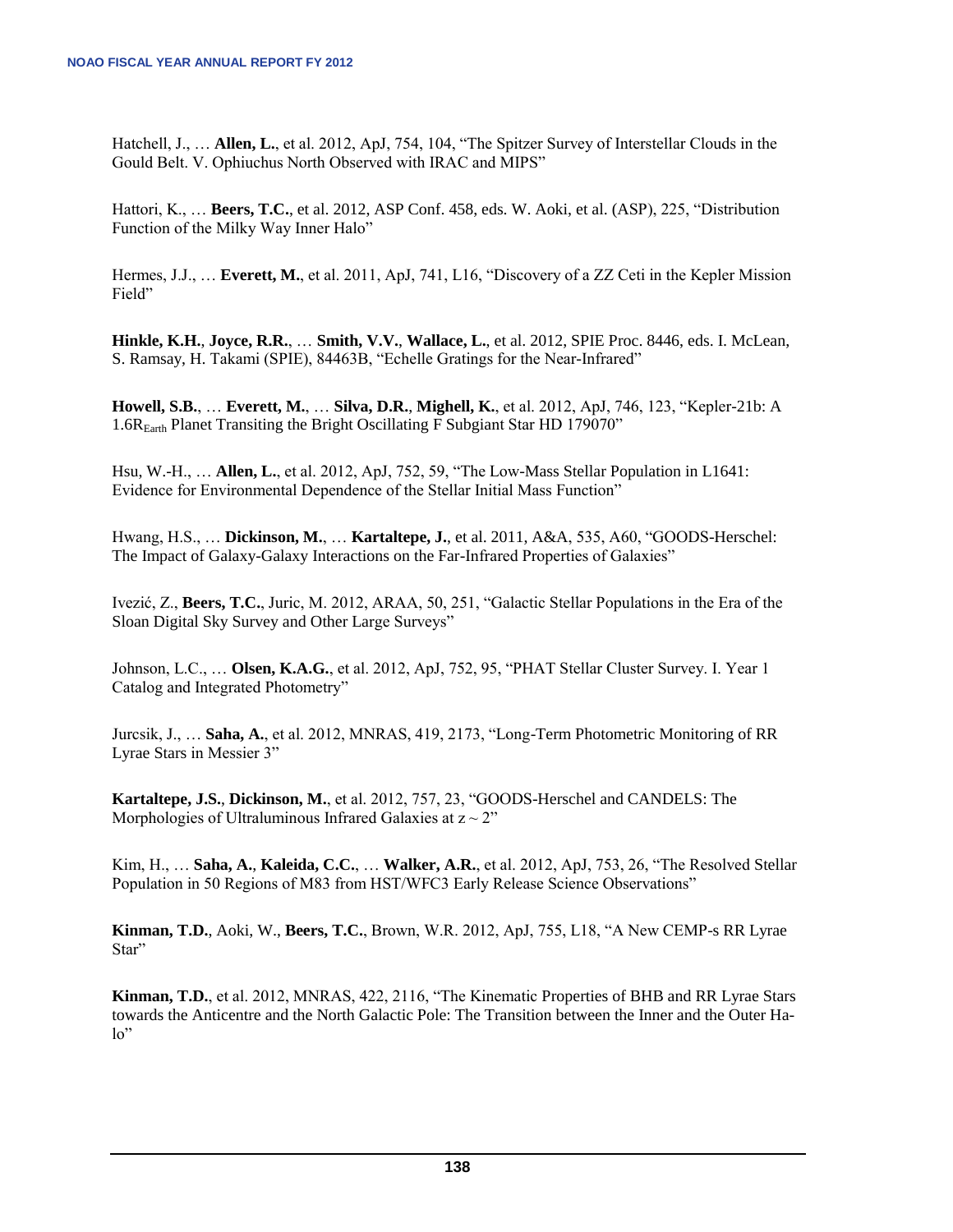Kirkpatrick, J.D., … **Kartaltepe, J.S.**, et al. 2011, ApJS, 197, 19, "The First Hundred Brown Dwarfs Discovered by the Wide-Field Infrared Survey Explorer (WISE)"

Kocevski, D.D., … **Kartaltepe, J.S.**, et al. 2012, ApJ, 744, 148, "CANDELS: Constraining the AGN-Merger Connection with Host Morphologies at  $z \sim 2$ "

Kochanek, C.S., … **Jannuzi, B.T.**, … **Dey, A.**, et al. 2012, ApJS, 200, 8, "AGES: The AGN and Galaxy Evolution Survey"

Koekemoer, A.M., … **Dickinson, M**., … **Pope, A**., … **Reddy, N.A.**, et al. 2011, ApJS, 197, 36, "CANDELS: The Cosmic Assembly Near-Infrared Deep Extragalactic Legacy Survey—The Hubble Space Telescope Observations, Imaging Data Products, and Mosaics"

Krug, H.B., … **Probst, R.**, **Dey, A.**, **Dickinson, M.**, **Jannuzi, B.T.**, et al. 2012, ApJ, 745, 122, "Searching for  $z \sim 7.7$  Lya Emitters in the COSMOS Field with NEWFIRM"

Kryukova, E., … **Allen, L.E.**, et al. 2012, AJ, 144, 31, "Luminosity Functions of Spitzer-Identified Protostars in Nine Nearby Molecular Clouds"

Lacy, M., … **Ridgway, S.E.**, et al. 2012, IAU Symp. 284, eds. R. Tuffs and C. Popescu (Cambridge), 224, "Spectral Energy Distributions of Quasars Selected in the Mid-Infrared"

Lacy, M., … **Ridgway, S.E.**, et al. 2011, AJ, 142, 196, "The Stellar, Molecular Gas, and Dust Content of the Host Galaxies of Two z ~ 2.8 Dust-Obscured Quasars"

**Lauer, T.R.**, et al. 2012, ApJ, 745, 121, "The Cluster of Blue Stars Surrounding the M31 Nuclear Black Hole"

Law, D.R., … **Reddy, N.A.**, et al. 2012, ApJ, 745, 85, "An HST/WFC3-IR Morphological Survey of Galaxies at  $z = 1.5-3.6$ . I. Survey Description and Morphological Properties of Star-Forming Galaxies"

Lee, K.-S., … **Dickinson, M.E.**, et al. 2012, ApJ, 752, 66, "How Do Star-Forming Galaxies at z > 3 Assemble Their Masses?"

Lee, Y.S., **Beers, T.C.**, et al. 2012, ASP Conf. 458, eds. W. Aoki, et al. (ASP), 229, "Observational Properties of the Chemically Divided Galactic Disks"

Ligi, R., … **Ridgway, S.T.**, et al. 2012, A&A, 545, 5, "A New Interferometric Study of Four Exoplanet Host Stars: θ Cygni, 14 Andromedae, υ Andromedae and 42 Draconis"

Lin, L., **Dickinson, M.**, et al. 2012, ApJ, 756, 71, "Clustering Properties of BzK-Selected Galaxies in GOODS-N: Environmental Quenching and Triggering of Star Formation at  $z \sim 2$ "

**Lotz, J.M.**, et al. 2011, ApJ, 742, 103, "The Major and Minor Galaxy Merger Rates at  $z < 1.5$ "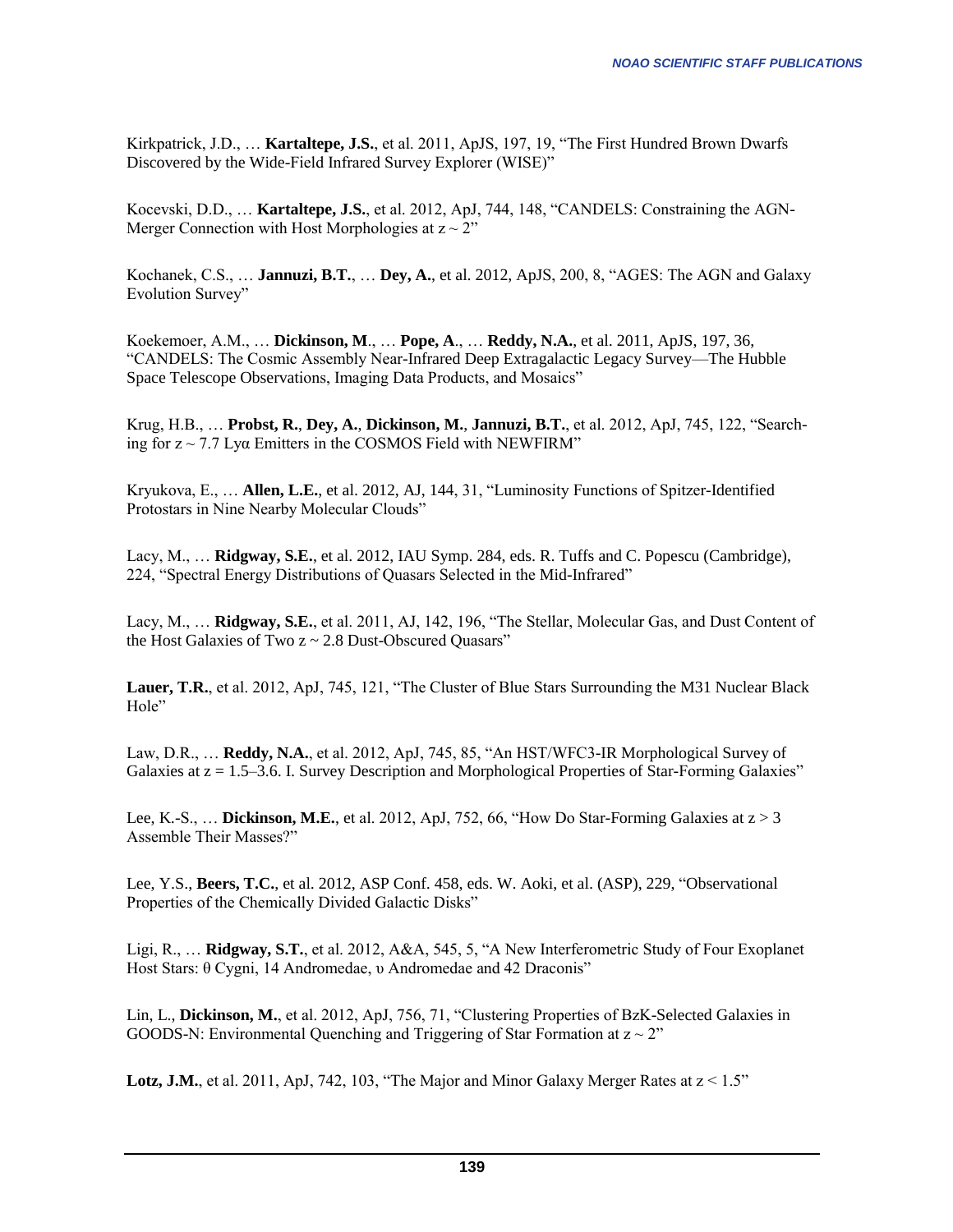Luridiana, V., Morisset, C., **Shaw, R.A.** 2012, IAU Symp. 283, eds. A. Manchado, **L. Stanghellini**, D. Schonberner (Cambridge), 422, "PyNeb: A New Software for the Analysis of Emission Lines"

Lyubenova, M., … **Silva, D.R.**, et al. 2012, A&A, 543, A75, "Integrated J- and H-Band Spectra of Globular Clusters in the LMC: Implications for Stellar Population Models and Galaxy Age Dating"

Magdis, G.E., … **Dickinson, M.**, … **Kartaltepe, J.**, et al. 2011, A&A, 534, A15, "GOODS-Herschel: A Population of 24  $\mu$ m Dropout Sources at  $z < 2$ "

Magdis, G.E., … **Dickinson, M.**, et al. 2011, ApJ, 740, L15, "GOODS-Herschel: Gas-to-Dust Mass Ratios and CO-to-H2 Conversion Factors in Normal and Starbursting Galaxies at High-z"

Magrini, L., **Stanghellini, L.**, Goncalves, D. 2012, IAU Symp. 283, eds. A. Manchado, **L. Stanghellini**, D. Schonberner (Cambridge), 251, "Extragalactic Planetary Nebulae: Tracers of the Chemical Evolution of Nearby Galaxies"

Majewski, S.R., … **Smith, V.V**., et al. 2012, ApJ, 747, L37, "Exploring Halo Substructure with Giant Stars: Substructure in the Local Halo as Seen in the Grid Giant Star Survey Including Extended Tidal Debris from ωCentauri"

**Mamajek, E.E.** 2012, ApJ, 754, L20, "On the Age and Binarity of Fomalhaut"

Mao, M.Y., … **Dickinson, M.**, et al. 2012, IAU Symp. 284, eds. R. Tuffs and C. Popescu (Cambridge), 404, "No Evidence for Evolution in the Far-Infrared-Radio Correlation Out to  $z \sim 2$  in the ECDFS"

Masiunas, L.C., … **Allen, L.E.**, et al.. 2012, ApJ, 752, 127, "A Structural Analysis of Star-Forming Region AFGL 490"

Mason, B.D., … **Subasavage, J.P.**, et al. 2011, AJ, 142, 176, "Know the Star, Know the Planet. II. Speckle Interferometry of Exoplanet Host Stars"

**Matheson, T.**, **Blum, R.**, **Jannuzi, B.**, **Lauer, T.**, **Norman, D.**, **Olsen, K.**, **Ridgway, S.**, **Saha, A.**, **Shaw, R.**, **Walker, A.** 2012, IAU Symp. 285, eds. E. Griffin, R. Hanisch, R. Seaman (Cambridge), 361, "The NOAO Variable-Sky Project"

**Matheson, T.**, **Joyce, R.R.**, **Allen, L.E.**, **Saha, A.**, **Silva, D.R.**, … **Everett, M.**, … **Rajagopal, J.**, et al. 2012, ApJ, 754, 19, "The Infrared Light Curve of SN 2011fe in M101 and the Distance to M101"

Mauduit, J.-C., … **Pforr, J.**, … **Ridgway, S.E.**, et al. 2012, PASP, 124, 714, "The Spitzer Extragalactic Representative Volume Survey (SERVS): Survey Definition and Goals"

McAlister, H.A., … **Ridgway, S.T.**, et al. 2012, SPIE Proc. 8445, eds. F. Delplancke, **J.K. Rajagopal**, F. Malbet (SPIE), 84450H, "Recent Technical and Scientific Highlights from the CHARA Array"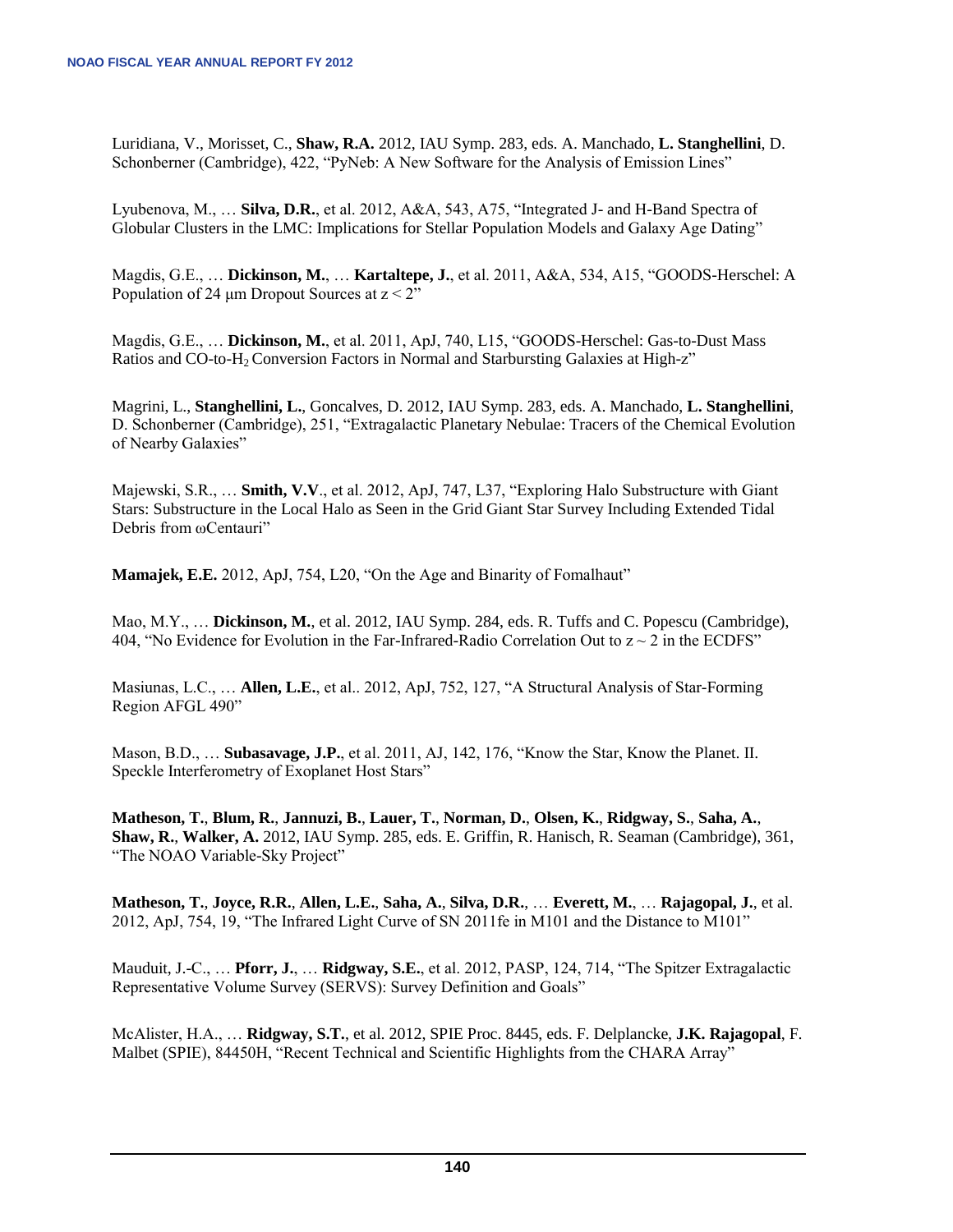McConnell, N.J., … **Lauer, T.R.**, et al. 2012, ApJ, 756, 179, "Dynamical Measurements of Black Hole Masses in Four Brightest Cluster Galaxies at 100 Mpc"

McConnell, N.J., … **Lauer, T.R.**, et al. 2011, Nature, 480, 215, "Two Ten-Billion-Solar-Mass Black Holes at the Centres of Giant Elliptical Galaxies"

Melbourne, J., … **Dey, A.**, … **Jannuzi, B.T.**, et al. 2012, AJ, 143, 125, "The Spectral Energy Distributions and Infrared Luminosities of  $z \approx 2$  Dust-Obscured Galaxies from Herschel and Spitzer"

Melbourne, J., … **Olsen, K.**, et al. 2012, ApJ, 748, 47, "The Contribution of TP-AGB and RHeB Stars to the Near-IR Luminosity of Local Galaxies: Implications for Stellar Mass Measurements of High-Redshift Galaxies"

**Mighell, K.J.** 2012, ASP Conf. 461, eds. P. Ballester, D. Egret, and N.P.F. Lorente (ASP), 13, "Benchmarking the CRBLASTER Computational Framework on the 350-MHz 49-core Maestro Development Board"

Molinaro, R., … **Walker, A.R.**, et al. 2012, ApJ, 748, 69, "Cors Baade-Wesselink Distance to the LMC NGC 1866 Blue Populous Cluster"

Monachesi, A., … **Lauer, T.R.**, … **Mighell, K.J.**, et al. 2012, ApJ, 745, 97, "The Star Formation History of M32"

Monnier, J.D., … **Ridgway, S.T.**, et al. 2011, ApJ, 742, L1, "First Visual Orbit for the Prototypical Colliding-Wind Binary WR 140"

Mourard, D., … **Ridgway, S.T.**, et al. 2012, A&A, 544, A91, "A High Angular and Spectral Resolution View into the Hidden Companion of  $\epsilon$  Aurigae"

Mourard, D., … **Ridgway, S.T.**, et al. 2012, SPIE Proc. 8445, eds. F. Delplancke, **J.K. Rajagopal**, F. Malbet (SPIE), 84450K, "Performance, Results, and Prospects of the Visible Spectrograph VEGA on CHARA"

Mullaney, J.R., … **Dickinson, M.**, … **Kartaltepe, J.**, et al. 2012, MNRAS, 419, 95, "GOODS-Herschel: The Far-Infrared View of Star Formation in Active Galactic Nucleus Host Galaxies Since  $z \approx 3$ "

Musella, I., … **Saha, A.**, et al. 2012, MSAIS, 19, 146, "The Blue Compact Dwarf Galaxy IZw18"

**Najita, J.R.**, Ádámkovics, M., Glassgold, A.E. 2011, ApJ, 743, 147, "Formation of Organic Molecules and Water in Warm Disk Atmospheres"

Nemec, J.M., … **Kunder, A.**, et al. 2011, MNRAS, 417, 1022, "Fourier Analysis of Non-Blazhko ab-Type RR Lyrae Stars Observed with the Kepler Space Telescope"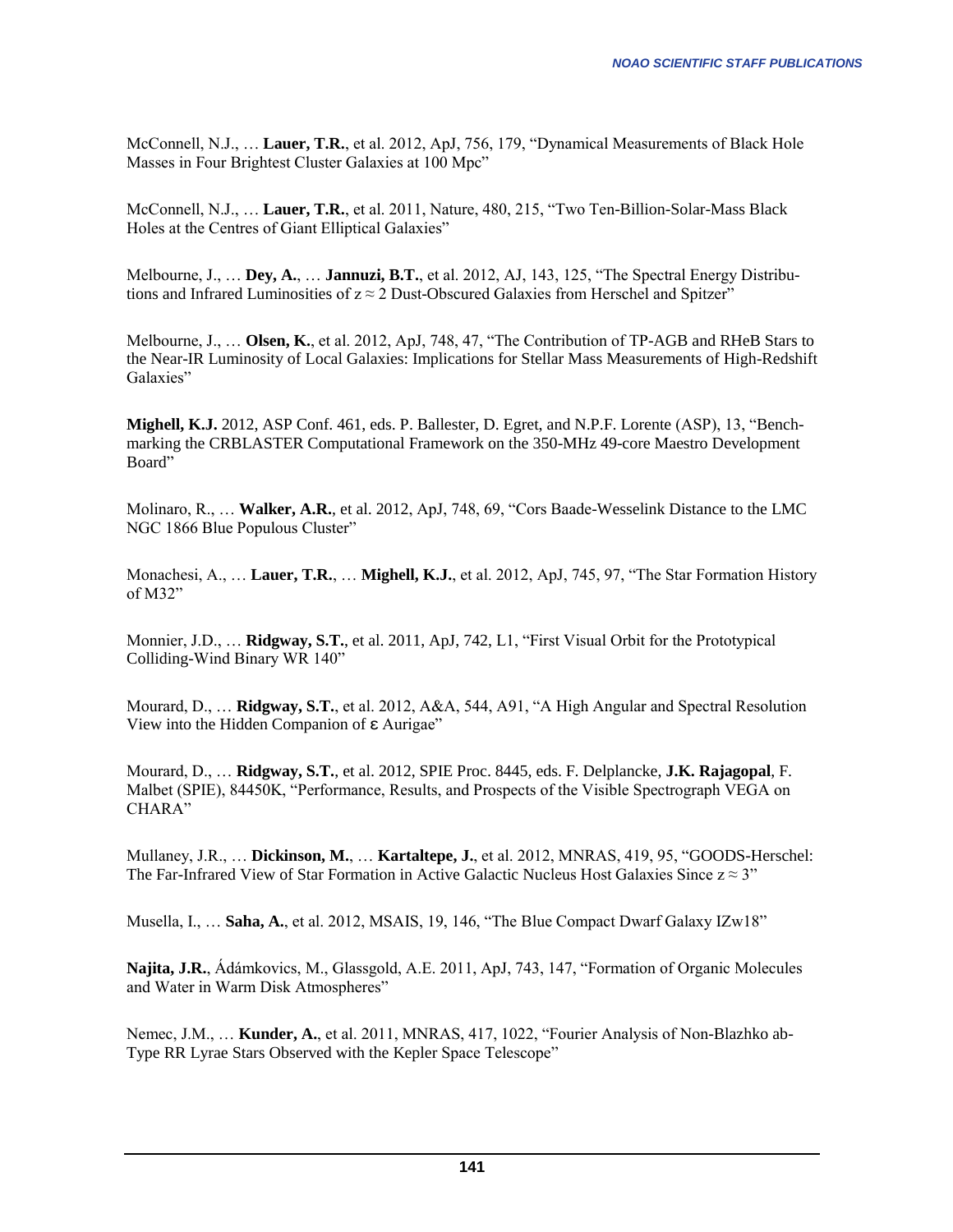Nielsen, D.M., **de Propris, R.**, **Ridgway, S.E.**, Tomotsugu, G. 2012, IAU Symp. 284, eds. R. Tuffs and C. Popescu (Cambridge), 468, "Determining the Average SFR of K+A Galaxies"

O'Shea, B.W., … **Beers, T.**, et al. 2012, ASP Conf. 458, eds. W. Aoki, et al. (ASP), 359, "Probing the Formation of the Milky Way"

Ono, Y., … **Dickinson, M.**, … **Kartaltepe, J.S.**, et al. 2012, ApJ, 744, 83, "Spectroscopic Confirmation of Three z-Dropout Galaxies at  $z = 6.844 - 7.213$ : Demographics of Lya Emission in  $z \sim 7$  Galaxies"

Optical and Infrared Interferometry III, eds. F. Delplancke, **J.K. Rajagopal**, F. Malbet (SPIE), 2012

Pellegrini, E.W., … **Points, S.D.**, **Smith, R.C.**, et al. 2012, ApJ, 755, 40, "The Optical Depth of H II Regions in the Magellanic Clouds"

Pentericci, L., ... **Dickinson, M.**, et al. 2011, ApJ, 743, 132, "Spectroscopic Confirmation of  $z \sim 7$ Lyman Break Galaxies: Probing the Earliest Galaxies and the Epoch of Reionization"

Pillitteri, I., … **Allen, L**., et al. 2011, ASP Conf. 448, ed. C. Johns-Krull (ASP), 705, "Clustered Star Formation Explored with X-rays and IR Observations of SOXS: L1641 and ι Orionis Regions"

Placco, V., **Beers, T.C.**, et al. 2012, ASP Conf. 458, eds. W. Aoki, et al. (ASP), 77, "Making Good Use of Bad Weather: Finding Extremely Metal-Poor Stars in the Clouds"

Planetary Nebulae: An Eye to the Future, eds. A. Manchado, **L. Stanghellini**, D. Schonberner (Cambridge), 2011

Popesso, P., … **Dickinson, M.**, … **Kartaltepe, J.**, et al. 2012, A&A, 537, A58, "The Evolution of the Star Formation Activity per Halo Mass up to Redshift  $\sim$  1.6 as Seen by Herschel"

Postman, M., **Lauer, T.R.**, et al. 2012, ApJ, 756, 159, "A Brightest Cluster Galaxy with an Extremely Large Flat Core"

Prescott, M.K.M., **Dey, A.**, … **Jannuzi, B.T.**, et al. 2012, ApJ, 752, 86, "Resolving the Galaxies within a Giant Lyα Nebula: Witnessing the Formation of a Galaxy Group?"

Prescott, M.K.M., **Dey, A.**, **Jannuzi, B.T.** 2012, ApJ, 748, 125, "A Successful Broadband Survey for Giant Lyα Nebulae. I. Survey Design and Candidate Selection"

Pritzl, B.J., … **Saha, A.**, et al. 2011, AJ, 142, 198, "Probing the M33 Halo Using RR Lyrae Stars"

Raghavan, D., … **Ridgway, S.T.**, et al. 2012, ApJ, 745, 24, "A Search for Separated Fringe Packet Binaries Using the CHARA Array"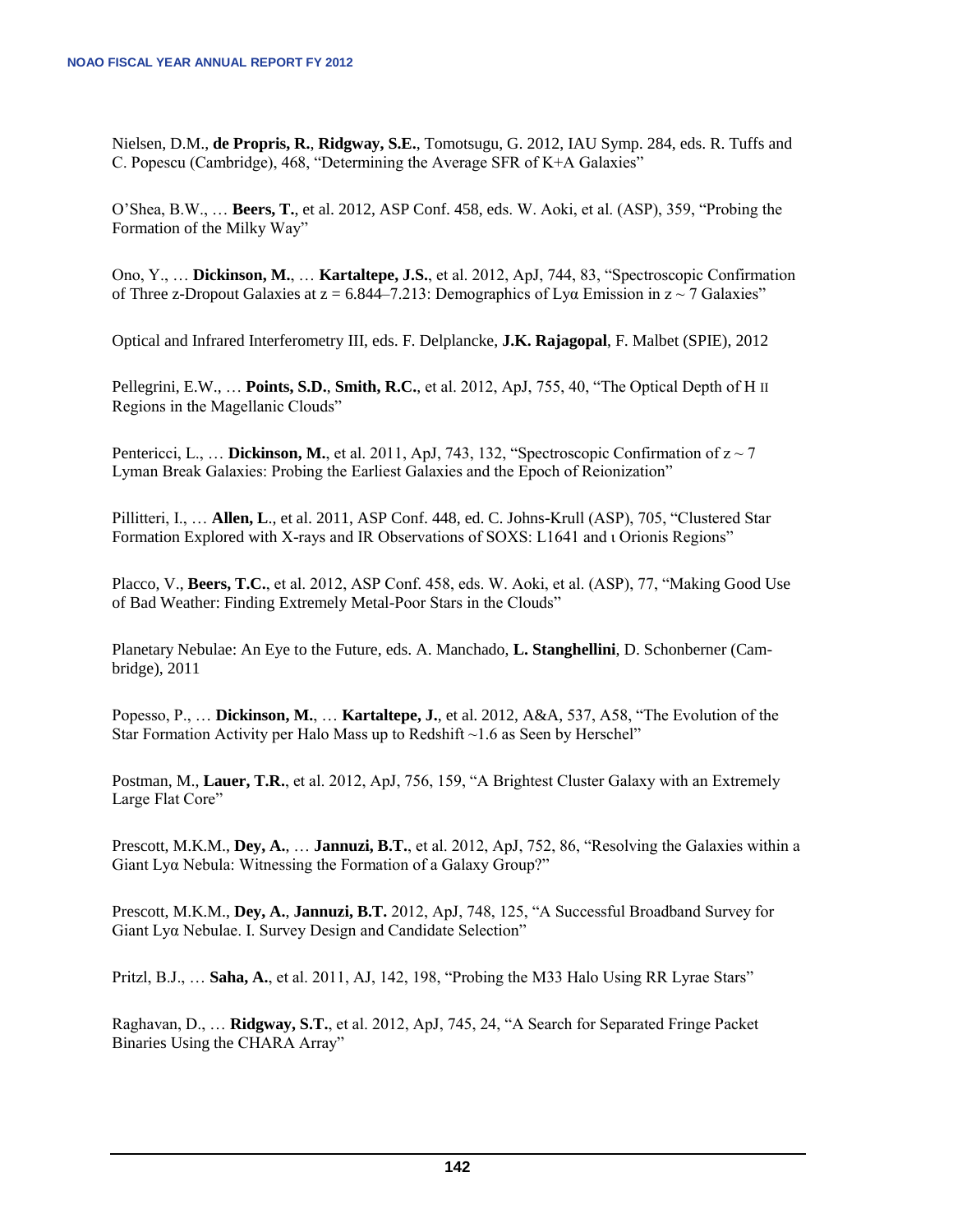Ragland, S., … **Ridgway, S.T.**, et al. 2012, ApJ, 746, 126, "First Keck Nulling Observations of a Young Stellar Object: Probing the Circumstellar Environment of the Herbig Ae Star MWC 325"

Re Fiorentin, P., … **Beers, T.C.**, et al. 2012, Assembling the Puzzle of the Milky Way, eds. C. Reyle, A. Robin, M. Schultheis (EPJ Web of Conferences), 2008, "High-Velocity Streams in the Milky Way Halo with the SDSS and GSC-II Kinematic Survey"

**Reddy, N.**, **Dickinson, M.**, … **Kartaltepe, J.**, et al. 2012, ApJ, 744, 154, "GOODS-Herschel Measurements of the Dust Attenuation of Typical Star-Forming Galaxies at High Redshift: Observations of Ultraviolet-Selected Galaxies at  $z \sim 2$ "

**Reddy, N.A.**, et al. 2012, ApJ, 754, 25, "The Characteristic Star Formation Histories of Galaxies at Redshifts  $z \sim 2 - 7$ "

**Ridgway, S.T.**, et al. 2012, SPIE Proc. 8448, eds. A. Peck, R. Seaman, F. Comeron (SPIE), 844810, "Measuring the Effectiveness of Simulated LSST Observing Programs"

Riedel, A.R., … **Subasavage, J.P.** 2011, AJ, 142, 104, "The Solar Neighborhood. XXVI. AP Col: The Closest (8.4 pc) Pre-Main-Sequence Star"

Riguccini, L., … **Kartaltepe, J**., et al. 2011, A&A, 534, A81, "Dust-Obscured Star Formation and the Contribution of Galaxies Escaping UV/Optical Color Selections at  $z \sim 2$ "

Roederer, I.U., … **Beers, T.C.**, et al. 2012, ApJ, 747, L8, "Detection of the Second r-Process Peak Element Tellurium in Metal-Poor Stars"

Romero, G.A., … **Allen, L.E.**, et al. 2012, ApJ, 749, 79, "The Nature of Transition Circumstellar Disks. II. Southern Molecular Clouds"

Rosenfield, P., … **Lauer, T.R.**, … **Olsen, K.A.G.**, et al. 2012, ApJ, 755, 131, "The Panchromatic Hubble Andromeda Treasury. I. Bright UV Stars in the Bulge of M31"

Rudie, G.C., … **Reddy, N.**, et al. 2012, ApJ, 750, 67, "The Gaseous Environment of High-z Galaxies: Precision Measurements of Neutral Hydrogen in the Circumgalactic Medium of  $z \sim 2-3$  Galaxies in the Keck Baryonic Structure Survey"

Rutkowski, M.J., … **Saha, A.**, … **Walker, A.R.**, et al. 2012, ApJS, 199, 4, "A Panchromatic Catalog of Early-Type Galaxies at Intermediate Redshift in the Hubble Space Telescope Wide Field Camera 3 Early Release Science Field"

Ryan, R.E., … **Saha, A.**, … **Walker, A.R.**, et al. 2012, ApJ, 749, 53, "The Size Evolution of Passive Galaxies: Observations from the Wide-Field Camera 3 Early Release Science Program"

Salmi, F., … **Dickinson, M.**, et al. 2012, ApJ, 754, L14, "Dissecting the Stellar-Mass-SFR Correlation in  $z = 1$  Star-Forming Disk Galaxies"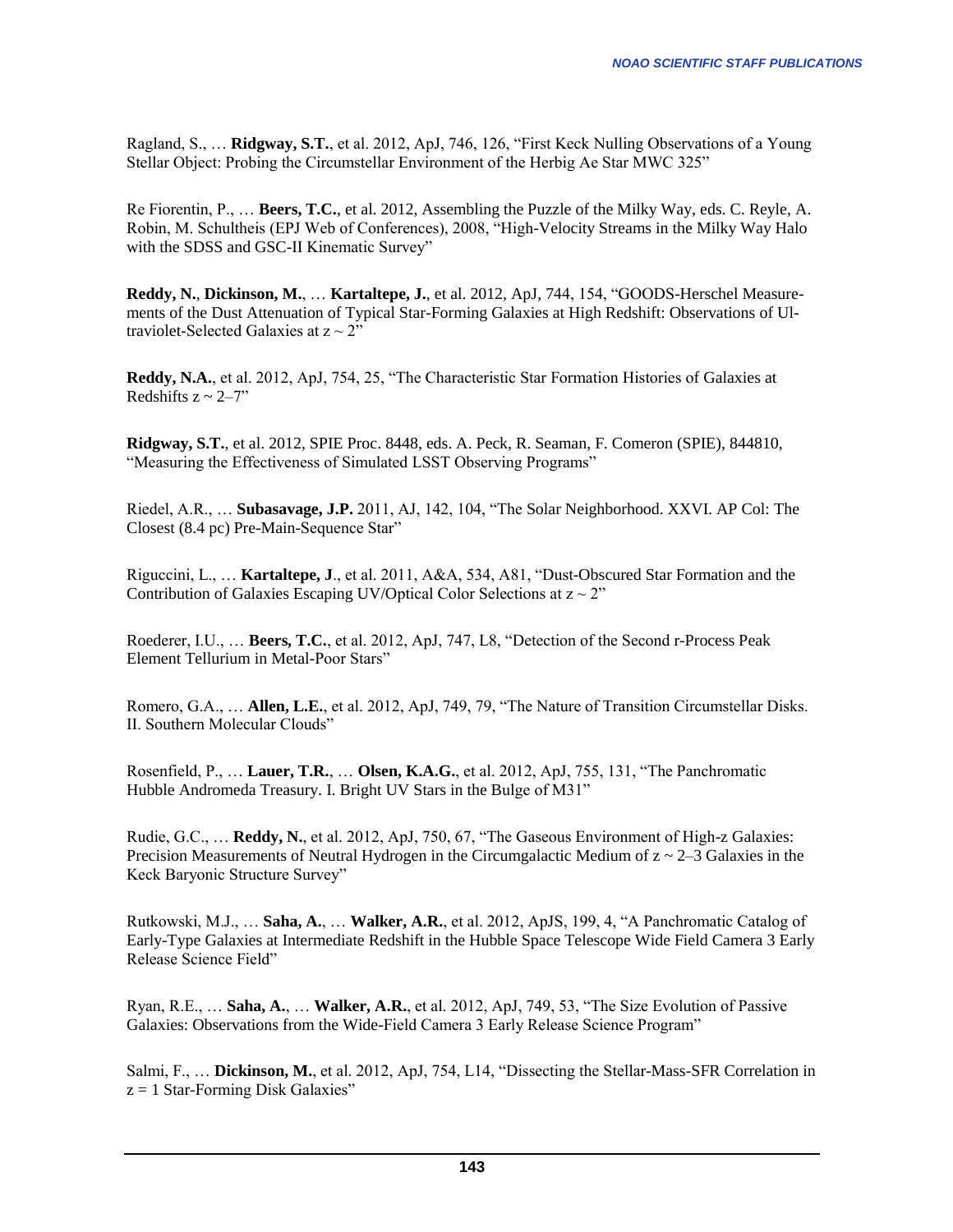Salvato, M., … **Kartaltepe, J.S.**, et al. 2011, ApJ, 742, 61, "Dissecting Photometric Redshift for Active Galactic Nucleus Using XMM- and Chandra-COSMOS Samples"

Sarajedini, A., … **Lauer, T.R.**, et al. 2012, MNRAS, 425, 1459, "An Ancient Metal-Poor Population in M32, and Halo Satellite Accretion in M31, Identified by RR Lyrae Stars"

Schlaufman, K.C., … **Beers, T.C.**, et al. 2012, ApJ, 749, 77, "Insight into the Formation of the Milky Way through Cold Halo Substructure. III. Statistical Chemical Tagging in the Smooth Halo"

Schneider, N., … **Allen, L.**, et al. 2012, A&A, 542, L18, "Globules and Pillars Seen in the [C II] 158 μm Line with SOFIA"

Schöck, M., … **Blum, R**., … **De Young, D**., … **Walker, A.** 2011, RMxAC, 41, 32, "Thirty Meter Telescope (TMT) Site Merit Function"

Seymour, N., … **Dey, A.**, **Dickinson, M.**, et al. 2012, ApJ, 755, 146, "Rapid Coeval Black Hole and Host Galaxy Growth in MRC 1138-262: The Hungry Spider"

**Shaw, R.A.**, **Lee, T.-H.**, **Stanghellini, L**., et al. 2012, IAU Symp. 283, eds. A. Manchado, **L. Stanghellini**, D. Schonberner (Cambridge), 502, "A Detailed Look at Chemical Abundances in the Magellanic Clouds"

**Shaw, R.A.** 2012, IAU Symp. 283, eds. A. Manchado, **L. Stanghellini**, D. Schonberner (Cambridge), 156, "Shape, Structure, and Morphology in Planetary Nebulae"

Sholl, M.J., … **Dey, A.**, et al. 2012, SPIE Proc. 8446, eds. I. McLean, S. Ramsay, H. Takami (SPIE), 844667, "BigBOSS: A Stage IV Dark Energy Redshift Survey"

Silverman, J.M., … **Matheson, T.**, et al. 2012, MNRAS, 425, 1789, "Berkeley Supernova Ia Program— I. Observations, Data Reduction and Spectroscopic Sample of 582 Low-Redshift Type Ia Supernovae"

Smith, M.A., … **Ridgway, S.T.**, et al. 2012, A&A, 540, A53, "The Relationship between γ Cassiopeiae's X-ray Emission and Its Circumstellar Environment"

Smith, N., … **Matheson, T.**, et al. 2012, AJ, 143, 17, "Systematic Blueshift of Line Profiles in the Type IIn Supernova 2010jl: Evidence for Post-Shock Dust Formation?"

Snyder, G.F., … **Dey, A., Jannuzi, B.**, et al. 2012, ApJ, 756, 114, "Assembly of the Red Sequence in Infrared-Selected Galaxy Clusters from the IRAC Shallow Cluster Survey"

Stanford, S.A., … **Dey, A.**, et al. 2012, ApJ, 753, 164, "IDCS J1426.5+3508: Discovery of a Massive, Infrared-Selected Galaxy Cluster at  $z = 1.75$ "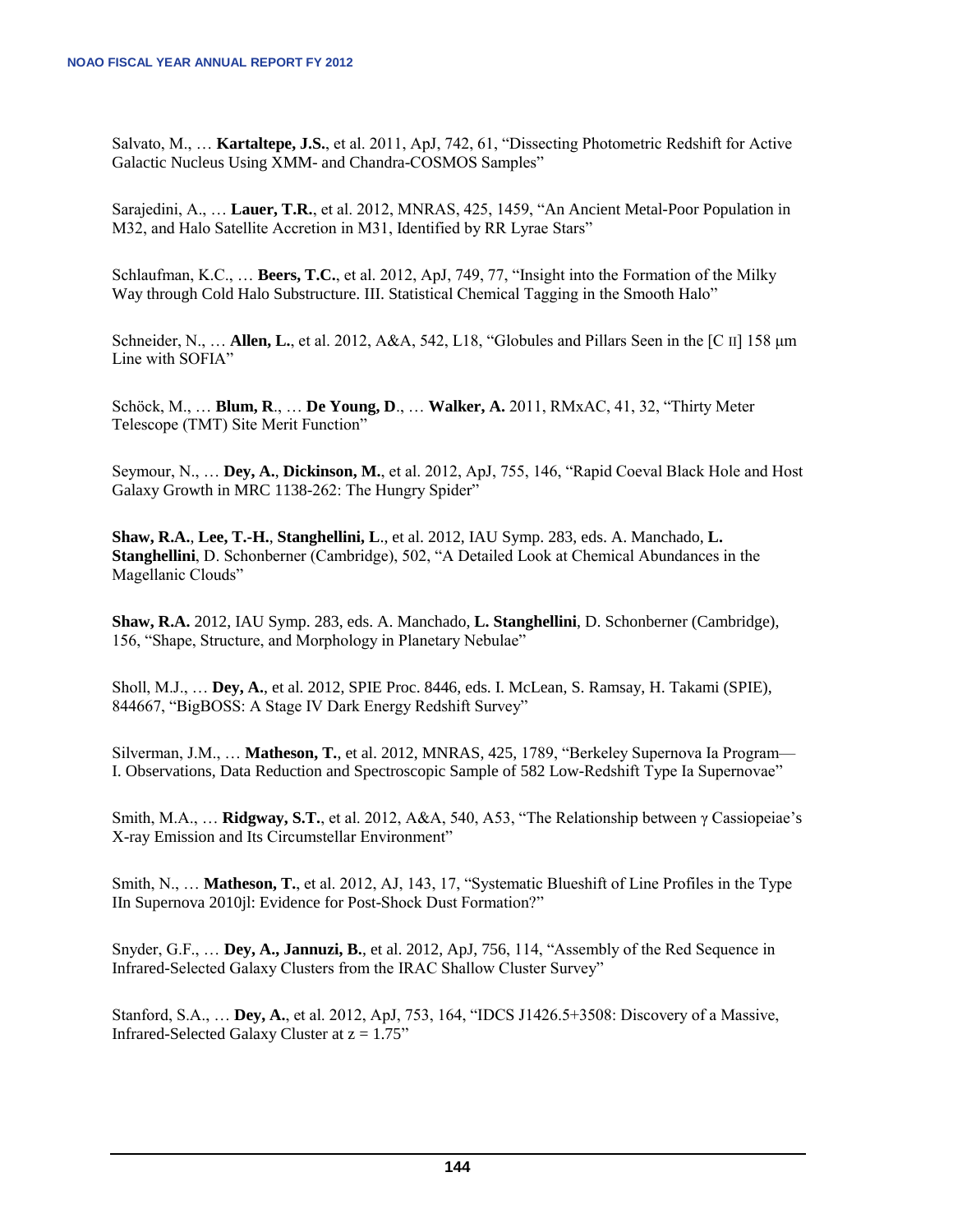**Stanghellini, L.**, … **Shaw, R.A.**, et al. 2012, ApJ, 753, 172, "The Nature of Dust in Compact Galactic Planetary Nebulae from Spitzer Spectra"

**Stanghellini, L.**, … **Shaw, R.A.**, et al. 2012, IAU Symp. 283, eds. A. Manchado, **L. Stanghellini**, D. Schonberner (Cambridge), 29, "Spitzer IRS Spectra of Compact Galactic Planetary Nebulae: The Link between Dust, Evolution, and Metallicity"

Stee, P., … **Ridgway, S.T.**, et al. 2012, A&A, 545, 59, "The Relationship between γ Cassiopeiae's X-ray Emission and its Circumstellar Environment. II. Geometry and Kinematics of the Disk from MIRC and VEGA Instruments on the CHARA Array"

Steffen, J.H., … **Everett, M.E.**, et al. 2012, MNRAS, 421, 2342, "Transit Timing Observations from Kepler—III. Confirmation of Four Multiple Planet Systems by a Fourier-Domain Study of Anticorrelated Transit Timing Variations"

Stern, D., … **Dey, A.**, et al. 2012, ApJ, 753, 30, "Mid-Infrared Selection of Active Galactic Nuclei with the Wide-Field Infrared Survey Explorer. I. Characterizing WISE-Selected Active Galactic Nuclei in COSMOS" Sub-populations in the Milky Way Disk"

Suh, J., **Mighell, K.J.**, Kang, D.-I., Crago, S.P. 2012, IEEE Aerospace Conference, 6187230, "Implementation of FFT and CRBLASTER on the Maestro Processor"

Suzuki, N., … **Dey, A.**, et al. 2012, ApJ, 746, 85, "The Hubble Space Telescope Cluster Supernova Survey. V. Improving the Dark-Energy Constraints above z > 1 and Building an Early-Type-Hosted Supernova Sample"

Talia, M., … **Dickinson, M.**, et al. 2012, A&A, 539, A61, "GMASS Ultradeep Spectroscopy of Galaxies at  $z \sim 2$ . VI. Star Formation, Extinction, and Gas Outflows from UV Spectra"

ten Brummelaar, T., … **Ridgway, S.T**., et al. 2012, SPIE Proc. 8447, eds. B. Ellerbroek, E. Marchetti, J.- P. Veran (SPIE), 84473I, "Adaptive Optics for the CHARA Array"

Thompson, S.E., **Everett, M.**, et al. 2012, ApJ, 753, 86, "A Class of Eccentric Binaries with Dynamic Tidal Distortions Discovered with Kepler"

Toala, J.A., … **Smith, R.C.**, et al. 2012, ApJ, 755, 77, "X-Ray Emission from the Wolf-Rayet Bubble S 308"

Tojeiro, R., … **Pforr, J.**, et al. 2012, MNRAS, 424, 136, "The Progenitors of Present-Day Massive Red Galaxies up to  $z \approx 0.7$ —Finding Passive Galaxies Using SDSS-I/II and SDSS-III"

**Tokovinin, A**. 2012, AJ, 144, 56, "Speckle Interferometry and Orbits of 'Fast' Visual Binaries"

**Tokovinin, A.**, Hartung, M., Hayward, T.L., Makarov, V. 2012, AJ, 144, 7, "Revealing Companions to Nearby Stars with Astrometric Acceleration"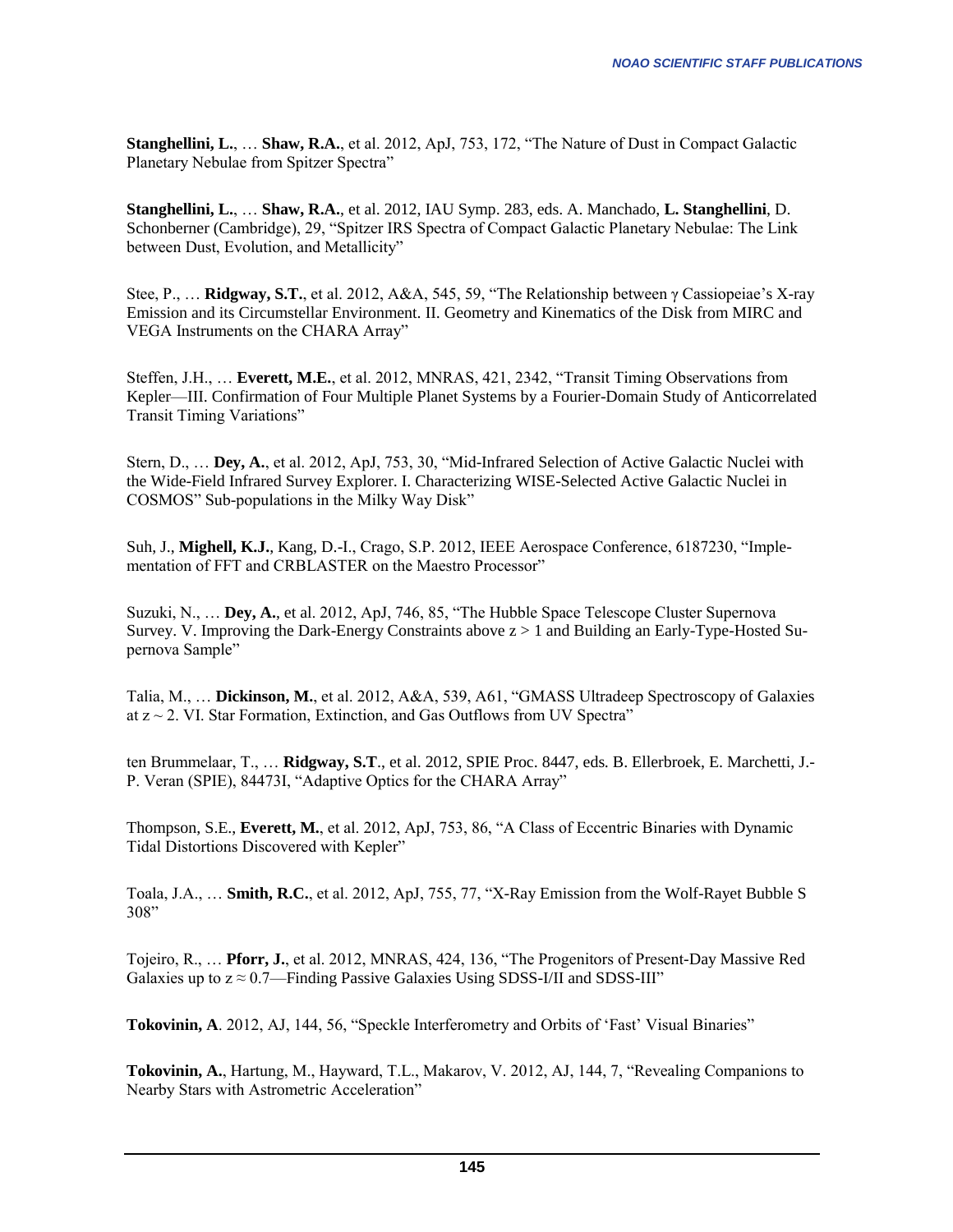Trichas, M., … **Jannuzi, B.T.**, … **Smith, M.G.**, et al. 2012, ApJS, 200, 17, "The Chandra Multi-Wavelength Project: Optical Spectroscopy and the Broadband Spectral Energy Distributions of X-ray-Selected AGNs"

Trump, J.R., … **Dickinson, M.**, … **Kartaltepe, J.S.**, et al. 2011, ApJ, 743, 144, "A CANDELS WFC3 Grism Study of Emission-Line Galaxies at  $z \sim 2$ : A Mix of Nuclear Activity and Low-Metallicity Star Formation"

van Belle, G.T., … **Ridgway, S.T.**, et al. 2011, ASP Conf. 448, ed. C. Johns-Krull (ASP), 517, "Fundamental Stellar Properties from Optical Interferometry"

van der Wel, A., … **Dickinson, M.**, et al. 2011, ApJ, 742, 111, "Extreme Emission-Line Galaxies in CANDELS: Broadband-Selected, Starbursting Dwarf Galaxies at  $z > 1$ "

Van Dyk, S.D., **Matheson, T.** 2012, ApJ, 746, 179, "It's Alive! The Supernova Impostor 1961V"

Van Dyk, S.D., **Matheson, T.** 2012, Eta Carinae and the Supernova Imposters, eds. K. Davidson and R. Humphreys (Springer), 384, 249, "The Supernova Impostors"

Vanzella, E., … **Dickinson, M.**, et al. 2012, ApJ, 751, 70, "On the Detection of Ionizing Radiation Arising from Star-Forming Galaxies at Redshift  $z \sim 3-4$ : Looking for Analogs of 'Stellar Re-ionizers'"

von Braun, K., … **Ridgway, S.T.**, et al. 2011, EPSC Abstracts, 6, 1622, "Interferometric Studies of Exoplanet Hosting Stars"

von Braun, K., … **Ridgway, S.T.**, et al. 2012, ApJ, 753, 171, "The GJ 436 System: Directly Determined Astrophysical Parameters of an M Dwarf and Implications for the Transiting Hot Neptune"

von Braun, K., … **Ridgway, S.T.**, et al. 2011, ApJ, 740, 49, "55 Cancri: Stellar Astrophysical Parameters, a Planet in the Habitable Zone, and Implications for the Radius of a Transiting Super-Earth"

Wagg, J., … **Dey, A.**, **Jannuzi, B.**, et al. 2012, ApJ, 752, 91, "CO J = 2–1 Line Emission in Cluster Galaxies at  $z \sim 1$ : Fueling Star Formation in Dense Environments"

**Walker, C.E.** 2011, EPSC Abstracts, 6, 1760, "Dark Skies Awareness during Global Astronomy Month"

**Walker, C.E.** 2011, EPSC Abstracts, 6, 1761, "Dark Skies Awareness through the GLOBE at Night Citizen-Science Campaign"

Walter, F., … **Dickinson, M.**, et al. 2012, Nature, 486, 233, "The Intense Starburst HDF 850.1 in a Galaxy Overdensity at  $z \approx 5.2$  in the Hubble Deep Field"

Wang, X., … **Matheson, T.**, et al. 2012, ApJ, 749, 126, "Evidence for Type Ia Supernova Diversity from Ultraviolet Observations with the Hubble Space Telescope"